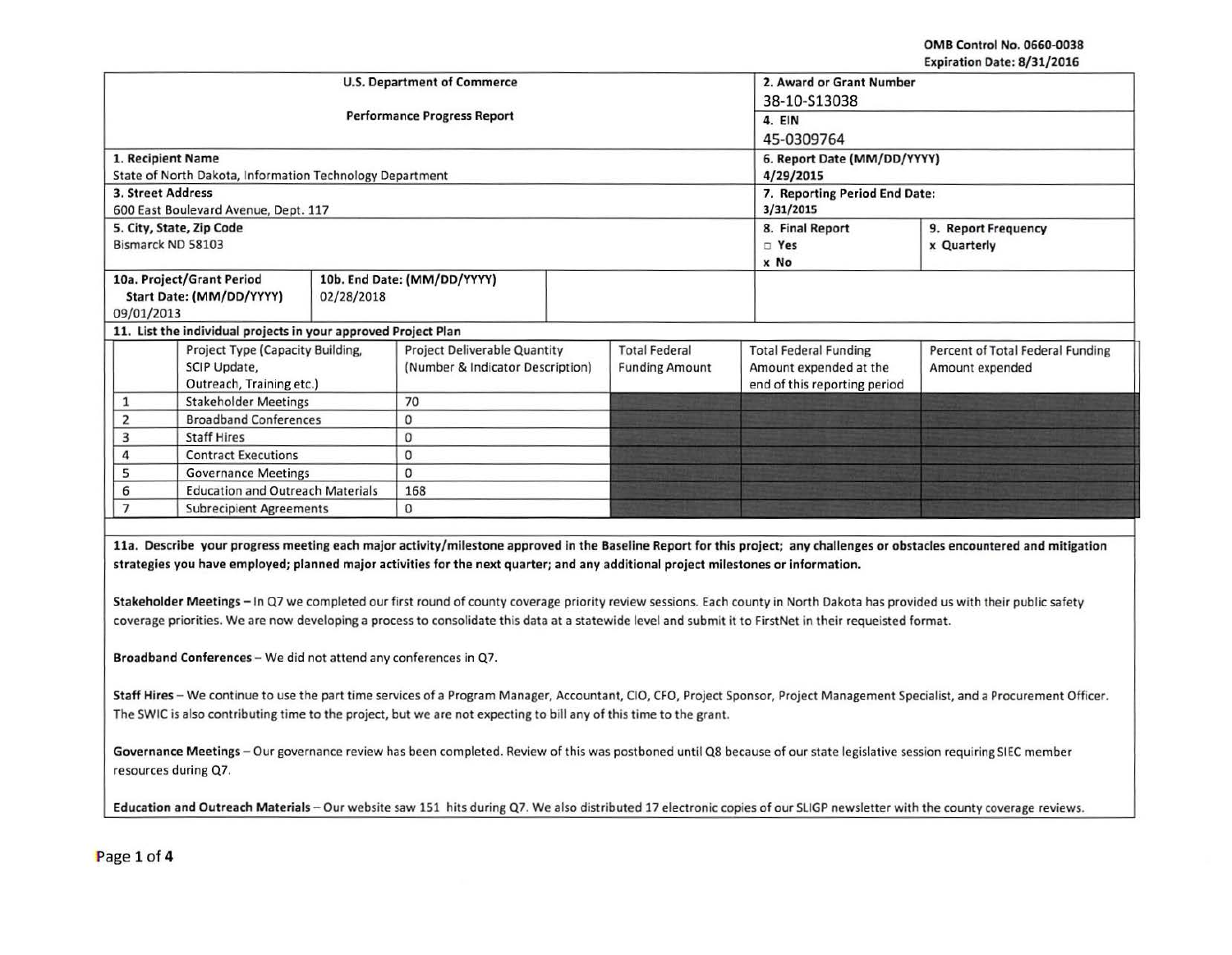11b. If the project team anticipates requesting any changes to the approved Baseline Report in the next quarter, describe those below. Note that any substantive changes to the Baseline Report must be approved by the Department of Commerce before implementation.

llc. Provide any other information that would be useful to NTIA as it assesses this project's progress.

## lld. Describe any success stories or best practices you have identified. Please be as specific as possible.

Our coverage review sessions have allowed us a second chance to fill in any user population data that we did not obtain during our first round of outreach. This has greatly increased our accuracy for agency personnel counts.

SLIGP activites also exposed a wide variety of LMR problems across the state. This prompted the SIEC to fund begin a separate initiative to evaluate a statewide approach to LMR. Much of the SLIGP contact data and relateionships were leveraged to expedite the outreach for this effort. SLIGP funds were not used to support this lMR effort.

12. Personnel

12a. If the project is not fully staffed, describe how any lack of staffing may impact the project's time line and when the project will be fully staffed.

The project is fully staffed.

12b. Staffing Table

|                                           | <b>Job Title</b>                                                                                                                      | FTE %            |                 |                                                                         |           | <b>Project(s) Assigned</b> |                        |                        | Change                 |
|-------------------------------------------|---------------------------------------------------------------------------------------------------------------------------------------|------------------|-----------------|-------------------------------------------------------------------------|-----------|----------------------------|------------------------|------------------------|------------------------|
| 50<br>Program Manager                     |                                                                                                                                       |                  |                 | Development of program activities and oversight of Subcontractors       |           | No Change                  |                        |                        |                        |
| <b>Project Sponsor</b>                    |                                                                                                                                       |                  |                 | Oversight of Program Manager and Subrecipient, steering of project      |           | No Change                  |                        |                        |                        |
| <b>CIO</b>                                |                                                                                                                                       |                  |                 | Oversight of project, interface with Governor's Office                  | No Change |                            |                        |                        |                        |
| CFO<br>$\Omega$                           |                                                                                                                                       |                  |                 | Oversight of financial planning, tracking, and reporting practices      |           | No Change                  |                        |                        |                        |
| 0<br>Accountant                           |                                                                                                                                       |                  |                 | Execution of financial tracking, and reporting practices                | No Change |                            |                        |                        |                        |
| <b>Project Management Specialist</b><br>0 |                                                                                                                                       |                  |                 | Development of project management methodology                           | No Change |                            |                        |                        |                        |
| $\circ$<br><b>Procurement Officer</b>     |                                                                                                                                       |                  |                 | Develop, implement, and oversight of contract for subrecipient services |           | No Change                  |                        |                        |                        |
|                                           |                                                                                                                                       |                  |                 |                                                                         |           |                            |                        |                        |                        |
|                                           |                                                                                                                                       |                  |                 |                                                                         |           |                            |                        |                        |                        |
|                                           | 13. Subcontracts (Vendors and/or Subrecipients)                                                                                       |                  |                 |                                                                         |           |                            |                        |                        |                        |
|                                           | 13a. Subcontracts Table - Include all subcontractors. The totals from this table must equal the "Subcontracts Total" in Question 14f. |                  |                 |                                                                         |           |                            |                        |                        |                        |
| Name                                      | <b>Subcontract Purpose</b>                                                                                                            | Type             | RFP/RFQ         | Contract                                                                | Start     | End                        | <b>Total Federal</b>   | <b>Total Matching</b>  | Project and % Assigned |
|                                           |                                                                                                                                       | (Vendor/Subrec.) | Issued<br>(Y/N) | Executed<br>(Y/N)                                                       | Date      | Date                       | <b>Funds Allocated</b> | <b>Funds Allocated</b> |                        |

Page 2 of 4